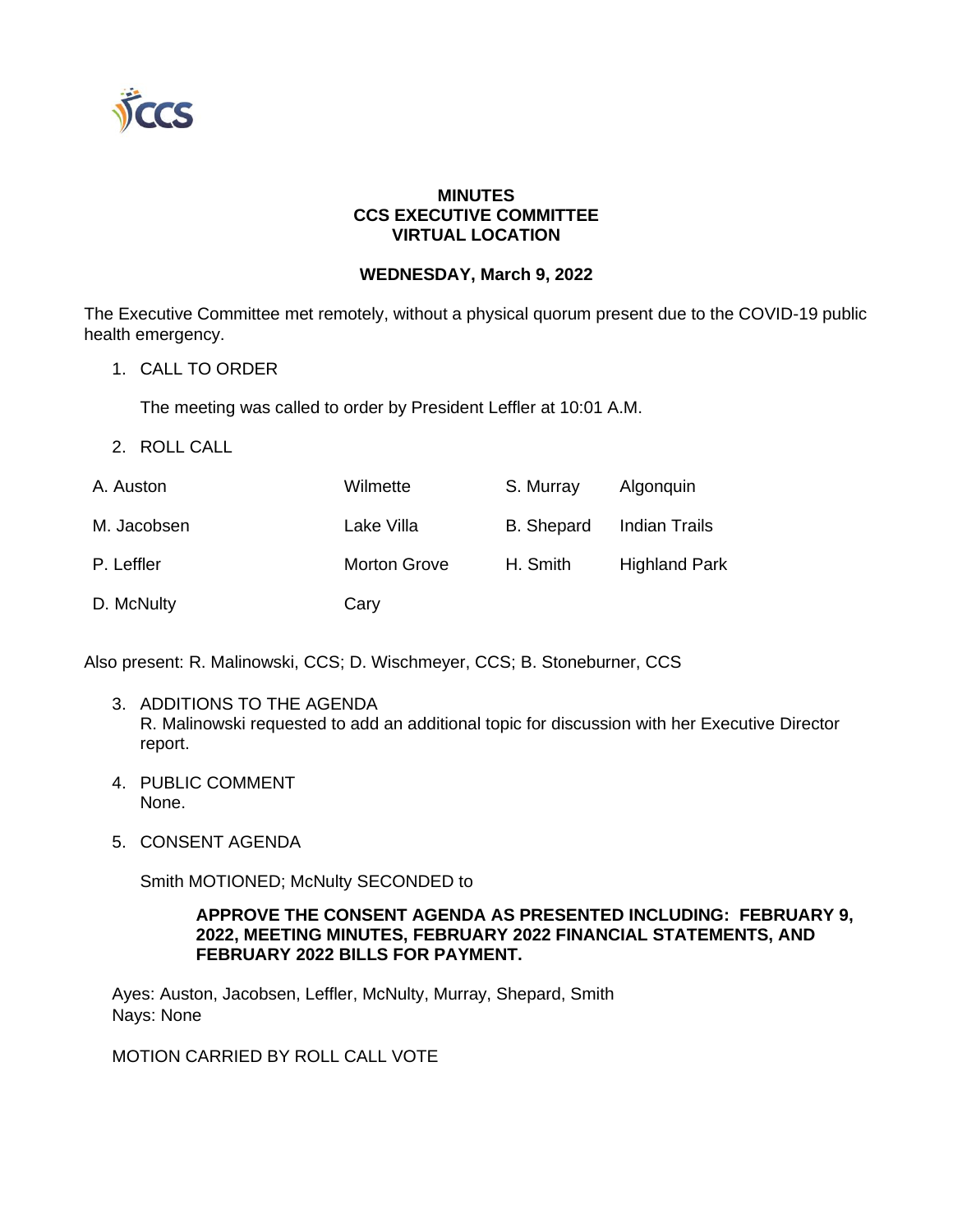

#### 6. BUSINESS

a. Potential Members – R. Malinowski included in the packet responses to Warren-Newport Public Library staff questions submitted on February 25. Ryan Livergood at the library reported that an ILS task force had been formed to review the responses and will next meet with CCS to address any concerns. R. Malinowski, D. Wischmeyer and M. Urbanski will attend this meeting. Livergood reported that the library board will review and potentially vote whether to join CCS at either their April or May board meeting.

There was a discussion about the process to join CCS and what information is currently available to share with interested libraries. R. Malinowski reported that there is a "Join CCS" page on the CCS website with information but would investigate adding additional information regarding the process to join CCS. The suggestion was also made to include information about library staffing if a library joins CCS.

b. Innovative Updates –

Vega Discover - R. Malinowski reported that Innovative has adjusted their product bundling to include basic reporting based on feedback from CCS. Additional analytics will still be available as a separate product through Vega Analytics. R. Malinowski and D. Wischmeyer will be meeting with Innovative on March 9th and R. Malinowski will share an update to Executive Committee after that meeting. CCS is still waiting on an updated Vega Discover project schedule from Innovative and will send to Executive Committee once received. R. Malinowski will also send Vega project talking points to the Executive Committee for any directors planning to attend PLA. There was a discussion about frustrations with the Vega Discover project. R. Malinowski reported that a decision will need to be made by June whether to renew the development partner agreement or not.

OCLC Reclamation – R. Malinowski reported that libraries do not need to do anything at this time. CCS is scheduled to begin the process on May 9th and R. Fischer will coordinate with SWAN and OCLC. CCS will provide additional updates closer to the date.

c. COVID-19 – The current State of Illinois disaster proclamation was extended through April 2<sup>nd</sup>. CCS previously notified Huntley that the April Governing Board meeting would be virtual instead of in-person. President Leffler asked the Executive Committee for feedback on whether to continue with virtual meetings, move to in-person, or to have a mix of both virtual and in-person. After a lengthy discussion, the Executive Committee agreed that the Governing Board will meet remotely in April with plans to begin meeting in-person in July. Executive Committee will meet virtually in May and June where there will be additional discussions. R. Malinowski will notify Governing Board of the plan to meet virtually in April. The Executive Committee agreed it would be helpful to continue with virtual committee meetings, with the exception of Governing Board, due to its size and the importance of that group meeting in person. Malinowski will draft steps to be transparent with OMA and draft internal rules regarding committees meeting remotely to determine if this should be a policy or procedure for review at the May Executive Committee meeting.